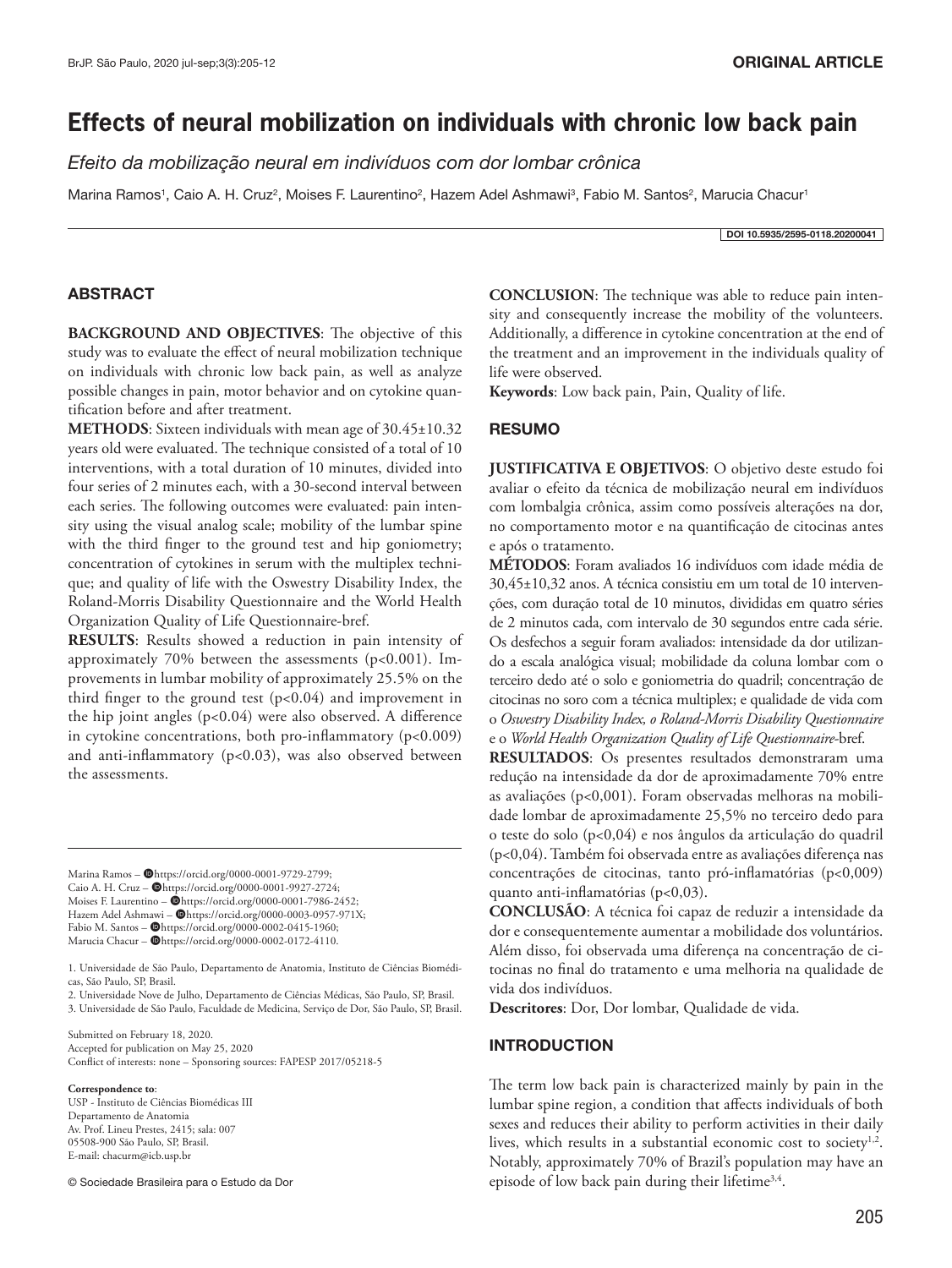The etiology regarding the development of low back pain is still unclear due to the innumerable factors that may lead to its onset, some of which may be related to repetitive work, pulling and pushing, falls, poor posture, squatting, heavy lifting, muscle imbalance, and compressive syndromes, among others. Chronic pain is among the main causes of absenteeism at work, medical leave, sick leave, workers' compensation, and low productivity at work $1,5-8$ .

It's important to emphasize that limited mobility of the lumbar spine due to pain can often be associated with this condition5 . Another extremely relevant point regarding spinal nerve injuries, particularly in the lumbar region, is that they are often caused by compressive syndromes such as discal hernias. Such compressions often result in neuropathic pain, which is characterized by spontaneous burning pain, followed by allodynia and hyperalgesia, which can be observed in the nerve pathways of the lower limbs<sup>6</sup>.

In addition to pharmacological and surgical treatments, there are noninvasive or nonpharmacological treatments, such as physiotherapy. In regard to existing physical therapy treatments, they can lead to the reduction of pain and muscle tension, as well as a possible increase in range of motion. One of the available treatments is neural mobilization (NM), which is characterized by a set of techniques that aim to impose greater tension in the peripheric nervous system through certain postures; slow and rhythmic movements are applied to the peripheral nerves and spinal cord, improving nerve impulse conduction<sup>8-12</sup>.

Studies have demonstrated the beneficial effects of NM, including improved joint pain in patients with rheumatoid arthritis<sup>13</sup> and improved cervicobrachial pain<sup>14</sup>. NM has demonstrated an excellent prognosis in patients with neuropathic pain**,** in addition to presenting other advantages such as low operational cost, easy application and no adverse effects. Results from the previous studies described above show the beneficial effects of NM treatment.

The research questions were:

1. Is NM effective to decrease pain and improve motor behavior on individuals with chronic low back pain?

2. Is NM able to interfere on cytokines modulation?

The objective of this study was to evaluate the effect of NM on individuals with chronic low back pain, as well as analyze possible changes in pain, motor behavior and on cytokine quantification before and after treatment.

# **METHODS**

During the period from July 2016 until September 2017 sixty subjects were screened for eligibility. Sixteen individuals completed the entire study protocol according to the inclusion and exclusion criteria.

Individuals of both sexes who met the following criteria were included in the study: presence of chronic low back pain, radiating or not to one of the lower limbs; age 18 years or older; score  $\geq 4$  on the visual analog scale (VAS).

206

Individuals excluded were: suffering from acute low back pain; spondylolisthesis or fibromyalgia; had previous spinal surgery; any sequelae that caused limitations in the range of motion of the lower limb or joint deformity; metal plates, screws, neurological disorders which determine caution in regard to NM; cancer; cognitive disturbances or apparent limitations; any type of pain in other regions that is not characteristic of low back pain; advanced diabetes mellitus; under physiotherapeutic treatment for the same reason; non compensated cardiovascular diseases; significant changes in sensitivity; edema in the lower limbs; and pregnant women.

After eligibility was confirmed, all the procedures to be performed during the study were elucidated, and the subjects signed the Free and Informed Consent Term (FICT), according to Resolution 466/12 of the National Health Council - Brazil, confirming their participation in the research.

After fulfilling the eligibility criteria, a clinical evaluation and assessments of pain intensity, spinal mobility, and hip goniometry were carried out, and a quality of life questionnaire was applied.

Sixteen volunteers participated in this study and were treated with NM technique.

To preserve the accuracy of the intervention effectiveness, participants who missed more than two sessions were excluded from the study. All the subjects were assessed by a blinded evaluator. Both participants and evaluators were encouraged not to discuss the intervention.

### **Intervention**

The NM was performed by the same physiotherapist from the first to the last session on alternate days. Treatment with the technique consists of applying a total of 10 interventions in each patient, with a total duration of 10 minutes, divided into four series of 2 minutes each, with a 30 second interval between each series, according to the protocol proposed in 2012 by the study<sup>15</sup> and adapted from Butler<sup>10</sup>.

The technique was applied with the participant seated in a suitable chair, with a flexed hip (90°) and extended knees. Next, the physiotherapist applied the technique only to the lower limb which presented some impairment due to low back pain, observed in the previous physical examination; in case of absence of pain radiation to any of the limbs, the technique was applied only to the right lower limb, according to the study<sup>15</sup> (Figure 1).

### **Sample size**

The sample size was calculated based on the VAS for pain, which was considered the primary end point. To this end, the variance reported in the study<sup>16</sup>, whose objective was to evaluate NM as a technique for treatment. Considering the mean and standard deviation of the pre-intervention and post-intervention of the present study, with an alpha value  $(\alpha)$ of 0.05 and 90%, it was determined that 20 subjects were required for the experimental group.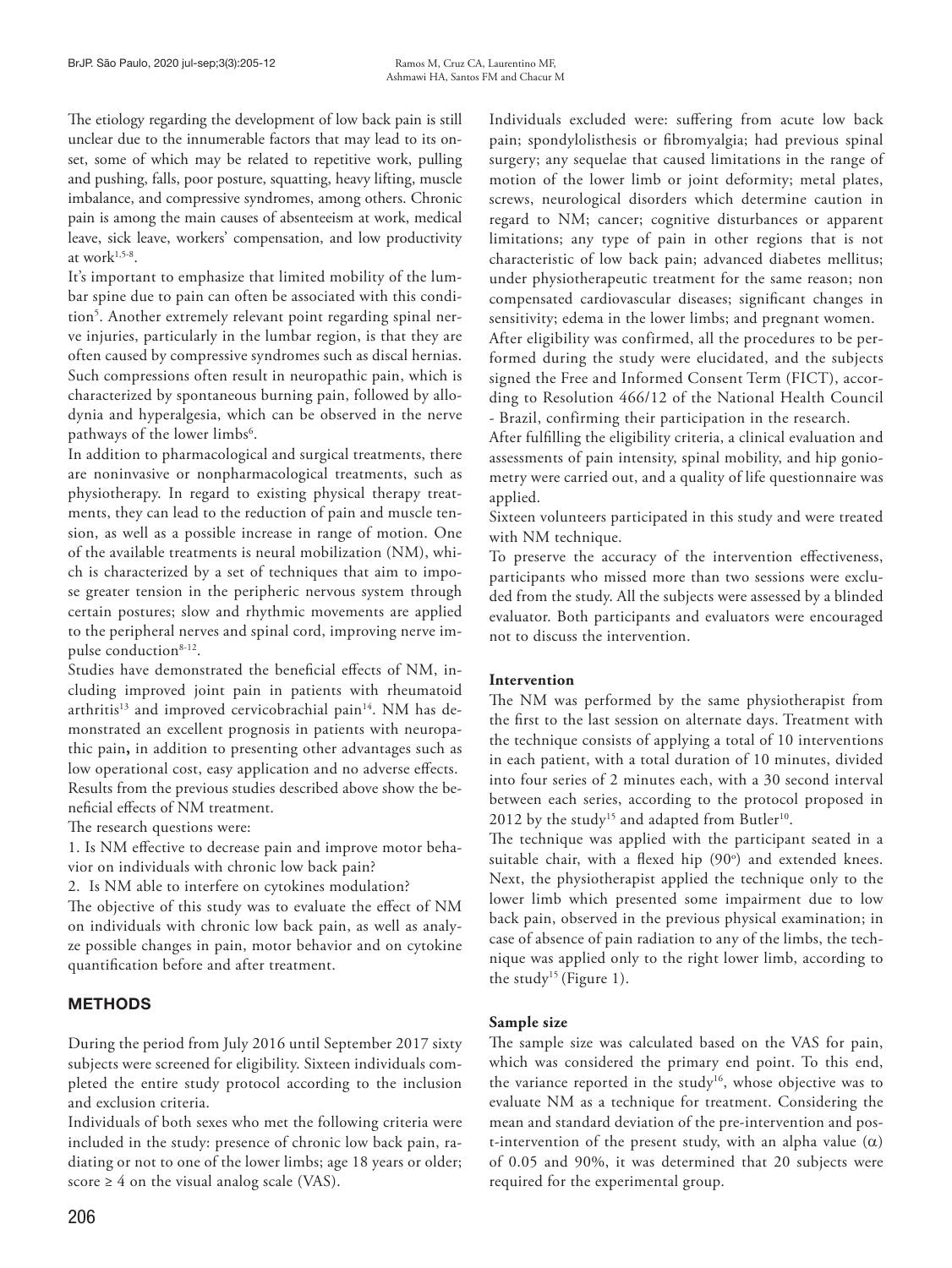

Figure 1. Representation of the application of neural mobilization 1 – with the patient sitting on a regular chair, the leg to be treated is raised until the lower limb is completely extended; 2 – after adduction followed by internal rotation, extension is continued until the patient experiences some discomfort (not necessarily pain); 3 and 4 – alternation between movements of dorsiflexion and plantar flexion, approximately five times each; 5 and 6 – at the end, the lower limb is elevated and depressed alternately, approximately five times. Steps 3-4 and 5-6 must be alternated until the end of each series of two minutes each.

### **Outcome measures**

First, all personal data from each subject was obtained, including age, occupation and education. After this first step, participants were submitted to two evaluations, one prior to and one at the end of the therapeutic program. Both evaluations assessed quality of life Oswestry Disability Index (ODI), Roland-Morris Disability Questionnaire (RMDQ) and the World Health Organization Quality of Life Questionnaire-bref (WHOQOL-bref), pain intensity, mobility of the lumbar spine and cytokines measures.

### **Oswestry Disability Index**

The ODI Index version 2.0, validated in Portuguese in 2007<sup>17</sup>, was used. The scale consists of a list of 10 questions with six possible answers. Each answer has a score ranging from zero to 5 in the order in which they are listed, that is, the first value is zero and the last value is 5. The first question assesses pain intensity and the others assess the effect of pain on performance of activities of daily living, such as personal chores, dressing, sleep and so forth<sup>18</sup>.

The total score obtained on this questionnaire was analyzed using a mathematical formula. After adding all the individual's scores from the questionnaire, the total score as a percentage for each volunteer was calculated. The total score was divided by the number of answered questions multiplied by 5. The result of this division was multiplied by 100, and the final values are given in percentages ([score ÷(number of answered questions  $\times$  5)]  $\times$  100)<sup>18</sup>.

# **Roland-Morris Disability Questionnaire**

The Portuguese version of the RMDQ was applied to the subjects of the study19. The questionnaire consists in assessing the severity and level of physical disability induced by low back pain through 24 alternatives with dichotomic answers (yes or no). The ques-

tionnaire must be self-filled by the volunteers, demonstrating their success or difficulty in performing their daily life tasks associated with their pain, and the result of the questionnaire is the sum of the positive or marked responses. As some patients had some difficulty reading or understanding the instructions of the questionnaire, the reading was done together with the researchers.

#### **World Health Organization Quality of Life Questionnaire**

In order to standardize the evaluation of the patients life quality, the WHOQOL-bref questionnaire was used, which consists of a short and quick application questionnaire developed by the World Health Organization (WHO). The WHOQOL-bref consists of a total of 26 questions, divided into physical, psychological, social relations and environment domains. In order to access the quality of life before and after the proposed treatment, this questionnaire was applied in two periods, the initial measurement (IM), before any treatment, and at final measurement (FM) after the end of 100 sessions of treatment.

This questionnaire was evaluated by the method developed by<sup>20</sup>, a questionnaire analysis that uses Microsoft Excel to identify the means and standard deviations for each individual and unify them in a graph, ranging from zero to 100, and contains all domains analyzed by the questionnaire.

### **Visual analog scale**

The VAS was used for the assessment of pain intensity; it consists of a line ranging from zero to 10, where zero represents the absence of pain and 10 represents the worst pain. After instructions on how to use the scale, volunteers were asked to mark a point on the line that indicated the intensity of pain that they were feeling at the moment of evaluation $21$ .

### **Mobility of the lumbar spine**

Two tests were used to evaluate the mobility of the lumbar spine: the third finger to the ground and goniometry.

The test of the third finger to the ground distance consists of an active test in which the individual is placed in an orthostatic position, with feet separated in line with the hips, keeping the knee extended and heel touching the ground. Then, the participant is asked to perform trunk flexion with the arms extended and to try to bring his hand closer to the ground. Then, using a tape measure, the distance between the tip of the third finger and the ground is measured, and the value in centimeters is considered the mobility of the volunteer's lumbar spine<sup>1,22</sup>.

Goniometry refers to the measurement of individuals' joint angles; it was applied before the first session and after the last session of NM. To minimize measurement error, the physiotherapist in charge underwent training. Goniometric measurements of the hip joint of the participants in this study were used for both thigh flexion; the amplitude varies between zero - 131°±6.4°, and the articular range varies from zero to  $13^{\circ}$ ±5.4°; measurements may vary from individual to individual more or less within these established values<sup>23</sup>.

### **Cytokines measurements**

Blood was collected from each group to evaluate the possible impact of the technique on pro- and anti-inflammatory cytokines.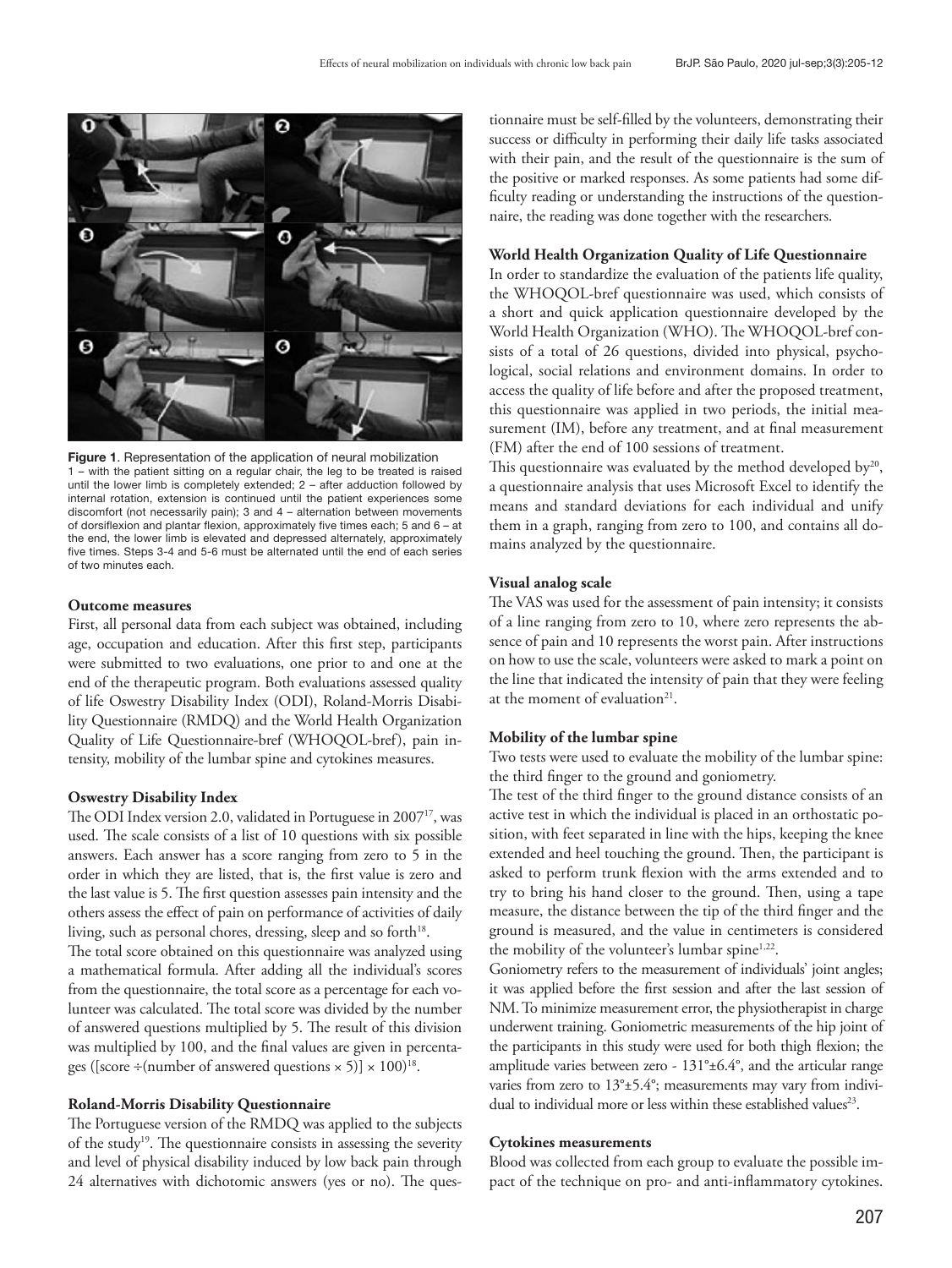Two collections were performed: the initial measurement (I) and the final measurement after the last session (F) of treatment. To evaluate cytokine concentration, the blood serum of the individuals was used for these analyses.

For specific IL-1β, IL-4, IL-6, and TNF-α cytokines, specific reagents contained in the Milliplex® TM Map kit (Millipore Corporation, Darmstadt-Germany) were assessed by Multiplex (Enzyme-Linked Immunosorbent Assay) according to the protocol specified by the manufacturer.

All the study procedures were conducted in accordance with the Ethics Committee involving humans of the *Universidade de São Paulo Instituto de Ciências Biomédicas* – São Paulo, Brazil (CAAE: 56978016.1.0000.5467). The trial was also registered in Clinical Trials (clinicaltrials.gov - NCT02671409).

# **Statistical analysis**

Results are presented as the mean±SEM. Statistical analyses of data were generated using GraphPad Prism, version 5 (Graph- -Pad Software Inc., San Diego, CA). Statistical comparison was performed using a paired *t*-test. In all cases, p<0.05 was considered statistically significant.

# **RESULTS**

In figure 2 shows the characterization the study's subjects. Sixty subjects were screened for eligibility and only 16 individuals completed the entire study protocol according to the inclusion and exclusion criteria. From those 16 individuals, 8 were Men and 8 Women, with age between 25 to 45 years old.



Figure 2. Characterization of the subjects for the present study

# **Oswestry Disability Index**

After the initial measurement of ODI, the mathematical formula was applied to evaluate the degree of incapacity of the individuals. In the initial measure (I), the ODI can be classified into five levels or stages of disability. The first level, between zero and 20%, characterizes a minimal disability associated with the activities. The second stage, between 21 and 40%, characterizes a moderate disability. The interval between 41 and 60% characterizes a severe disability, and the

interval between 61 and 80% characterizes crippling back pain. Finally, the interval between 81 and 100% characterizes bed bound immobility.

Regarding the patients that participated in the present study, one was in level 4 and one in level 3, with a high level of disability, and the other patients had an average score between stages 2 and 1, with moderate disability. In the final measure (F) of the ODI questionnaire, the effect of treatment on changes in clinical condition after application of the mathematical formula was evaluated. Comparing the initial (I) and final (F) measurements of ODI, an improvement on the clinical condition in all subjects was observed; many of the individuals analyzed after the treatment obtained an excellent response with the proposed protocol. All patients decreased in disability by one stage, and by the end of the program almost all subjects reached the first stage, in the range of 0 to 20%, which classifies the change as excellent (Table 1).

Table 1. Analysis of the results obtained in the initial (I) and final (F) measurements on the Oswestry Disability Index, before and after the proposed treatment

| Measure |       |    |  | 0-20% 21-40% 41-60% 61-80% 81-100% |
|---------|-------|----|--|------------------------------------|
| Initial |       |    |  |                                    |
| Final   | $14*$ | 1* |  |                                    |

The symbols represent the statistically significant difference between values prior and after treatment \* p<0.05.

# **Roland-Morris Disability Questionnaire**

In this questionnaire, positive answers and a value equal to or lower than 10 points indicates that the person with low back pain presents a small level of disability, that is, despite the pain, there is no impediment of daily life tasks. When the total varies between 11 and 14 alternatives indicated as positive, mild or moderate inability to perform daily activities is present. When the positive responses are equal to or greater than 15, the individual has severe disability.

In the initial measurement, 14 individuals presented the normal parameter, not showing any kind of incapacity in performing daily life activities. In the initial measurement, two individuals from the same group presented severe incapacity to perform daily activities. At the end of treatment, this questionnaire was reapplied, and 15 of the subjects presented normal parameters, while one of the individuals with severe disability returned to normal levels; the other individual who also presented severe level of disability partially reversed their condition, reaching mild/moderate disability when performing daily activities(Table 2).

Table 2. Analysis of the results obtained in the initial (I) and final (F) measurements on Roland-Morris Disability Questionnaire (RMDQ), before and after the proposed treatment

| Time    | $0 to 10 -$<br>Normal | 11 to $14 -$ Mild/<br>Moderate disability | 15 to $24 -$ Severe<br>disability |
|---------|-----------------------|-------------------------------------------|-----------------------------------|
| Initial | 15                    |                                           |                                   |
| Final   | 16                    |                                           | n*                                |

The symbol represents the statistically significant difference between values prior and after treatment \* p<0.05.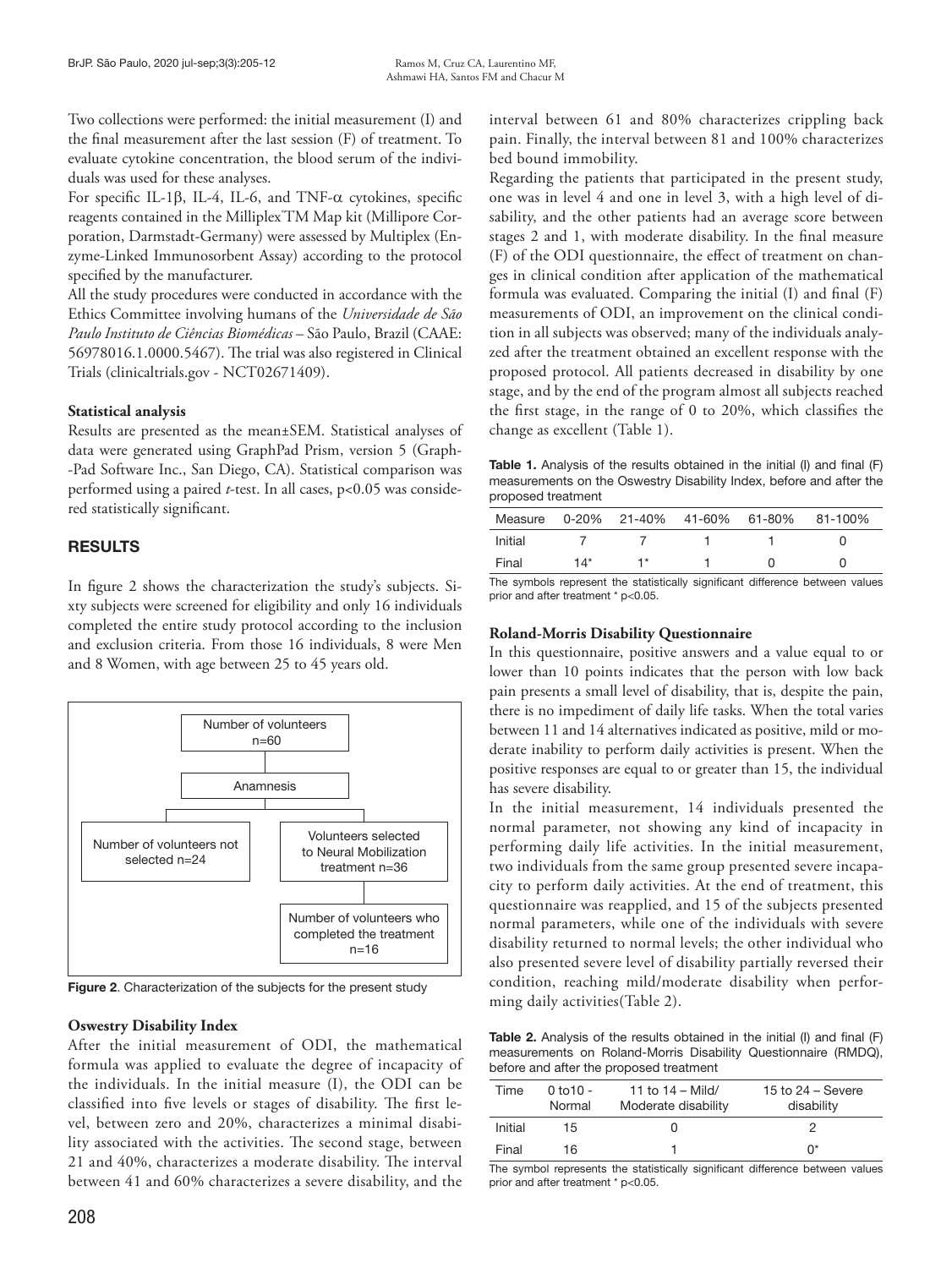#### **World Health Organization Quality of Life**

In the WHOQOL-bref questionnaire an important reduction, mainly in the physical and environment domain, when comparing before and after treatment, was observed. In the psychological and social relations domains, no changes during the analyzed period were observed (Figure 3).



Figure 3. Analysis of the results obtained in the initial and final measurements on the WHOQOL-bref questionnaire.

The symbols represent the statistically significant difference between values prior and after treatment for each domain \* p<0.05.

#### **Pain intensity**

As shown in figure 4, when the means obtained for each period were analyzed, the initial score (I) was 7.16 for the VAS, indicating moderate intensity pain. Beginning with the second intervention session with the NM, a statistically significant difference was already observed in relation to the initial measurement (I) until the final treatment (F) (\*p<0.001). On the final measure, that is, after 10 sessions of NM, the individuals presented a score equal to 1.61 for the VAS, nearly the lowest score possible on the scale. Therefore, it is suggested that the NM was able to reduce the pain intensity of individuals with chronic low back pain by approximately 70% compared to initial pain intensity.

#### **Mobility of lumbar spine:**

#### *Third finger to the ground test:*

Before treatment, in the initial measurement (I), individuals' average pretreatment distance to the ground was 20.67cm. Subsequently, these same individuals started treatment with the NM. At the end of the 10 interventions of NM treatment (final measurement F), the mobility of the lumbar spine test was per-



Figure 4. Pain intensity measured by visual analog scale (I=initial measure), during (s = sessions) and after (F=final measure) treatment with NM (n=18). The symbols represent the statistically significant difference between times analyzed and initial measure \* p<0.0001. Data is presented as the mean±SEM.

formed again to ascertain the effectiveness of the treatment, and a mean of 15.4 cm distance to the ground was obtained. This improvement was statistically significant for lumbar spine mobility after treatment according to the protocol (\*p<0.04). This result leads us to suggest that the NM could improve the lumbar mobility of individuals with chronic low back pain by approximately 25.5% (Figure 5).



Figure 5. Mobility of the lumbar spine by the third finger to the ground test

 $I$  - measurement initial;  $F =$  measurement final.

Lumbar spine mobility before (I=initial measure) and after (F= final measure) treatment. The symbols represent the statistically significant difference between groups \* p<0.04. Data is presented as the mean±SEM.

#### **Hip goniometry**

Before treatment, a mean hip flexion of 87.92°, measured by hip flexion in dorsal decubitus, as shown in figure 6A, was observed. Subsequently, the subjects started treatment with the NM. At the end of treatment, a final measurement (F) was performed to ascertain the effectiveness of the treatment. At the end of the 10 interventions with the NM technique, an average of 98.57° of hip flexion was observed. This improvement was statistically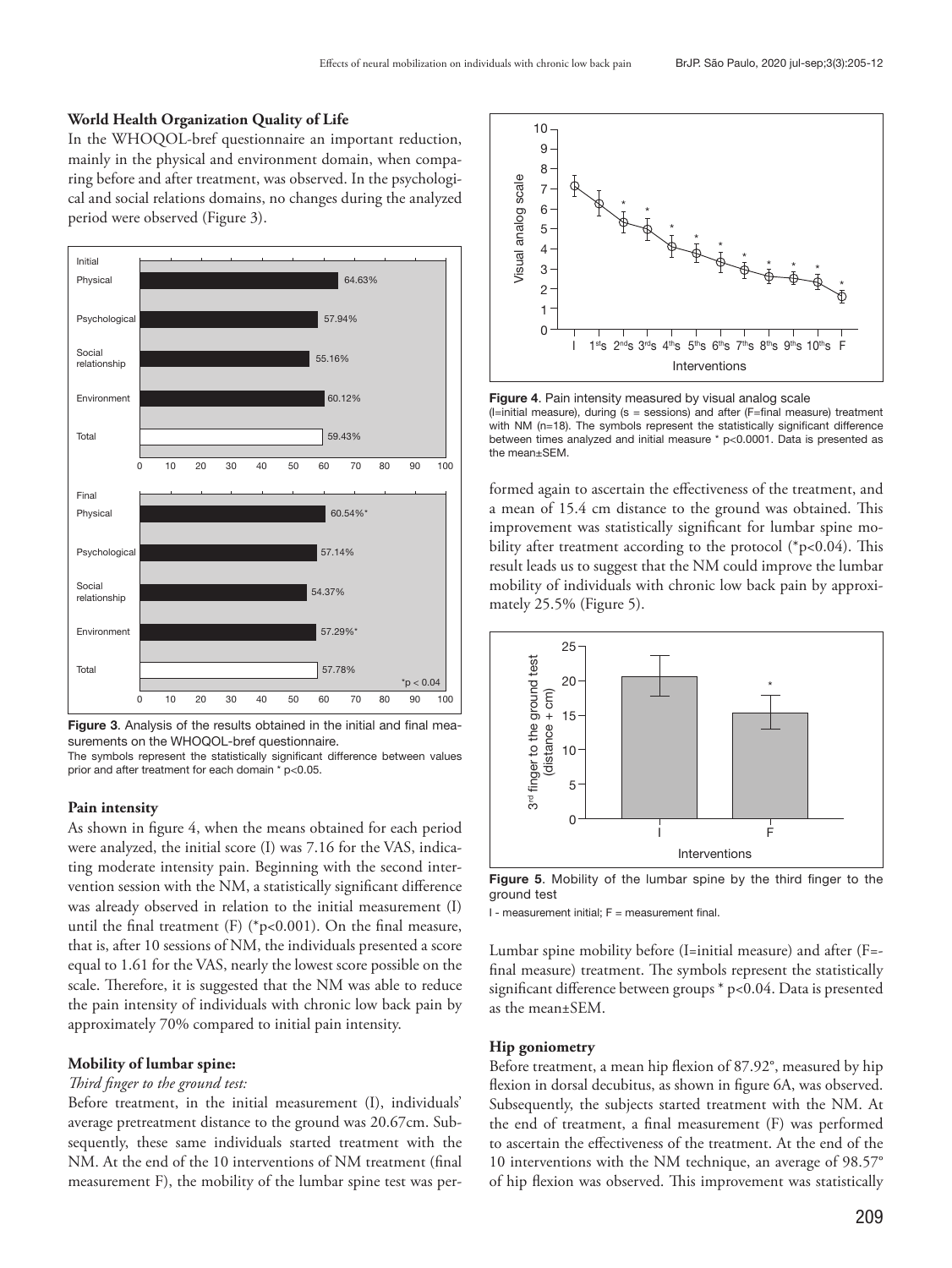significant for goniometry after treatment with the proposed protocol  $(*p<0.04)$ .

Additionally, regarding measurement of hip extension in the ventral decubitus, as shown in figure 6B, on initial measurement (I), observed an average of 13.8° of hip extension was observed. At the end of treatment, a mean hip extension of 18.2° was obtained. This improvement was statistically significant for goniometry after treatment with the proposed protocol (\*p<0.04).



Figure 6. Goniometry of hip flexion (A) and hip extension (B) Before (I=initial measure) and after (F=final measure) treatment. The symbols represent the statistically significant difference between groups \* p<0.04. Data is presented as the mean±SEM.

# **Cytokines**

Regarding the cytokine assay, the involvement of pro- and anti-inflammatory cytokines (Figure 7) was evaluated. In relation to pro-inflammatory cytokines, IL-1β, IL-6, and TNF-α before and after the last session of NM treatment were analyzed. The results show that there was a statistically significant decrease in IL-1β and TNF-α concentrations (Figures 7A and B, respectively) between the initial (I) and final (F) means, that is, before and after the application of the treatment protocol.



Figure 7. Concentration of cytokines IL-1 $\beta$  (A), FTN- $\alpha$  (B), IL-6 (C) and IL-4 (D). Measurement before- initial (I) and after-final (F) NM treatment. The symbols represent the statistically significant difference between groups; \* p<0.04. Data is presented as the mean  $\pm$  SEM.

Furthermore, analysis of the cytokine IL-6, which is considered a pro-inflammatory and modulatory cytokine, showed a statistically significant increase at the final measurement (F) compared to the initial measurement (before NM treatment) (\*p<0.009) (Figure 7C). Analysis of the anti-inflammatory cytokine IL-4 (Figure 7D) revealed a significant difference before (I) and after (F) the application of treatment, that is, an increase in this cytokine after treatment (\* p<0.03).

# **DISCUSSION**

Low back pain can lead to disability over time and represents an important economic impact<sup>24,25</sup>.

Based on the present study results, it's suggest that the NM technique, when applied in individuals with chronic low back pain, either alone or combined with pharmacological therapy, is able to improve quality of life, reduce pain intensity, increase functional mobility, as well as provide a huge decrease in pro-inflammatory cytokines.

The ODI questionnaire was used to measure the disability level for all subjects. Although patients were mostly classified at the stage two level of disability before applying the technique, a reduction in the level of disability of all subjects was observed after application of the protocol. Furthermore, success in improving the quality of life of all study patients was achieved.

The RMDQ is used to analyze the level of physical disability induced by low back pain. In the present work, it's suggested that the proposed protocol was able to improve disability of almost all treated individuals from mild to normal.

Important improvement in quality of life according to the WHOQOL-bref questionnaire was also observed. The treatment was able to improve the physical domain after the last session of NM treatment. This domain includes the perception of pain and discomfort in the patients' lives, and is associated with other factors such as fatigue, mobility and sleep. Regarding environment domain, there was a reduction in the final measure compared to initial measure, but this difference is attributed to the interpretation of individuals before the analyzed questions. No difference was observed in the psychological and social relations domain between the two periods where the questionnaire was applied. These data corroborate the data found by the study<sup>26</sup>, whose authors observed, using the WHOQOL-bref questionnaire, that the physical domain was the most intensely altered, and suggested that this change was strongly associated with the individuals' level of disability.

Regarding the pain scale, significant improvement in the pain of patients treated with the NM technique was observed. All individuals had significant improvement, an average of 70% reduction in pain after the treatment, evaluated by the VAS. The present study results corroborate authors who observed improvement in pain in all individuals with sciatic nerve injury<sup>27</sup> and low back pain<sup>2,8</sup>.

The present work also corroborates findings obtained by by the sudies<sup>24,28</sup>, who observed a reversal of allodynia and hyperalgesia and an improvement in the range of motion of the affected limb after the NM technique.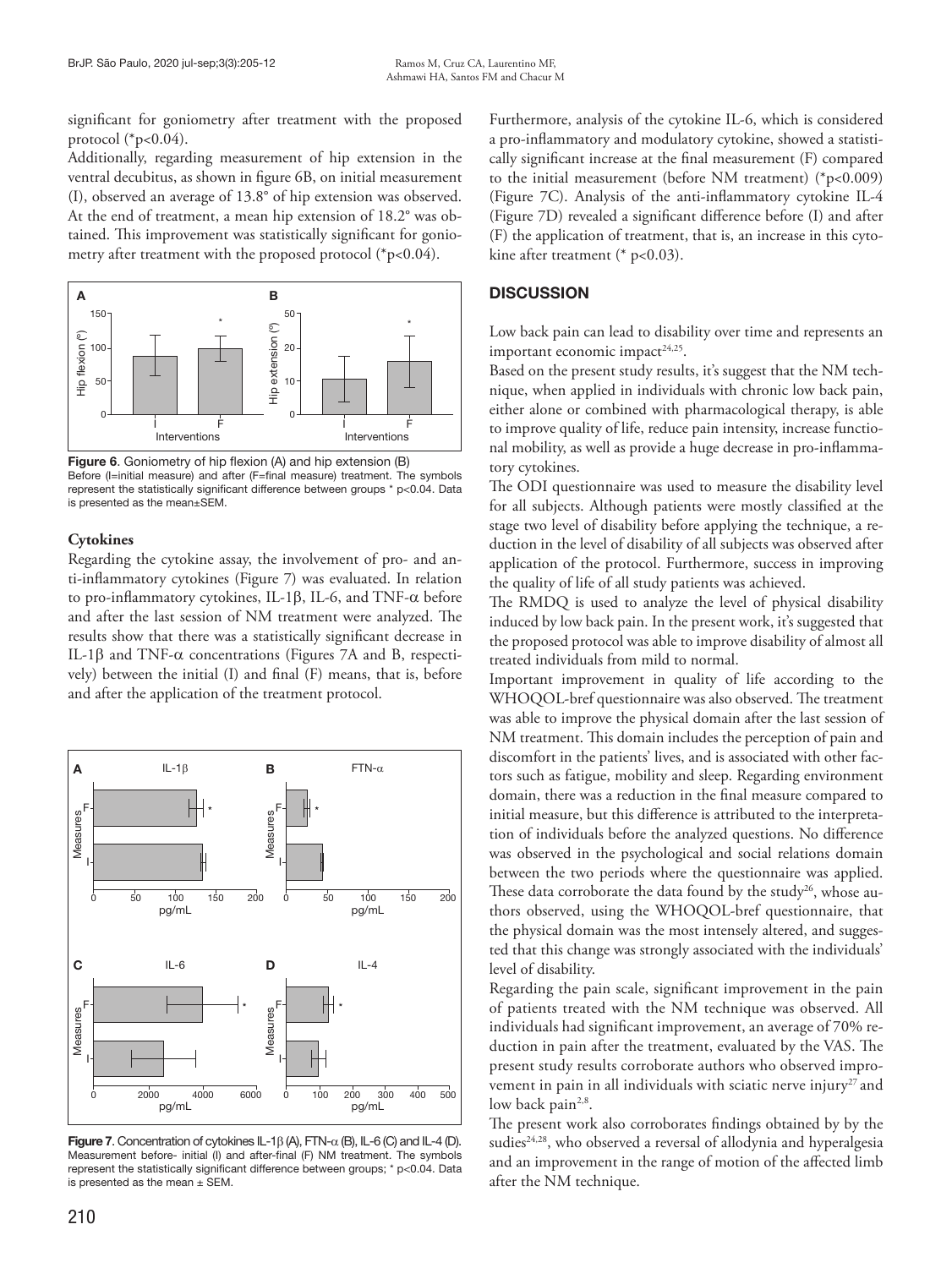When the functional capacity of all patients was analyzed, an improvement in their mobility was observed. A statistically significant improvement in the mobility of the lumbar spine, evaluated through the third finger distance and the hip goniometry evaluation tests, was observed. Results showed an average of 25% increase in lumbar spine mobility, a large and statistically significant improvement after treatment. An improvement in the joint angles of the individuals treated with NM for both flexion and extension was also observed. This improvement was approximately 24.17% for extension and 10.8% for flexion.

It should be mentioned that the authors also observed improvement in patients' mobility using the Shöber's test, another similar clinical test to assess lumbar mobility. Recent studies also observed statistically significant improvement in lumbar mobility in individuals treated with NM after sciatic nerve injury<sup>29</sup> or after low back pain<sup>8</sup>.

Since improvement in patients' pain severity and motor status associated with the NM technique was observed, serum concentration of cytokines was then evaluated*.* It is already known that pro-inflammatory cytokines are involved in hyperalgesia and allodynia generation due to compressive syndromes. Studies have already demonstrated an increase in pro-inflammatory cytokines in the blood and tissues of individuals and animals with neuropathic and chronic pain<sup>30</sup>.

The present study results demonstrated a decrease in pro-inflammatory cytokines and an increase in anti-inflammatory cytokines after NM treatment. A decrease in IL-1β and TNF-α and an increase in IL-4 pro- and anti-inflammatory cytokines was observed. Results corroborate previous studies showing an increase in plasma pro-inflammatory cytokines in patients with neuropathic pain<sup>32</sup> and a reduction in the concentration of pro--inflammatory cytokines (IL-1β and TNF-α) after treatment of animals with the NM<sup>33</sup>.

Regarding IL-6, an increase in this cytokine after treatment was observed. This cytokine is also characterized as a pro-inflammatory and modulator cytokine. Some studies show that IL-6, along with IL-1 $\beta$  and TNF- $\alpha$ , may stimulate the synthesis of pro-inflammatory cytokine receptors and opioids in the posterior root ganglion, leading to a dual effect, 9,23,27,31.

It is well known that, in clinical practice, difficulty to treat neuropathic pain has been highly evidenced, due to the inadequate understanding of the cellular and molecular mechanisms involved in the development and/or maintenance of this kind of pain. Based on the present study findings, the model may be of great value, as this technique is non-invasive, since it was able to reduce pro-inflammatory cytokines and increase anti-inflammatory cytokine.

Based on the present study results and the results in the literature, it's possible to say that NM technique can decrease pain intensity and improve functional capacity, demonstrating its importance for clinical practice. NM can also be suggested as a possible treatment for individuals with low back pain, since no side effects were observed during the month-long treatment. Using this model together with physicians to treat patients with this type of pain is recommended, improving patients' quality of life and, consequently, reducing the use of drugs.

#### **Limitations of this study**

Limitations regarding regarding the recruitment and maintenance of patients to adhere the treatment were encountered, since most showed a rapid improvement in their initial condition, abandoning treatment before its end. Another limitation is the treatment schedule of three times a week, which can coincide with the patients obligations and work hours. Another limitation foreseen by the study is that the individuals to be recruited for treatment must have a level of education which allows them to read, interpret and answer the quality of life questionnaires. All the limitations listed above do not prevent the work from being carried out, however, they have limited the number of individuals who are able to be recruited for treatment.

### **CONCLUSION**

The treatment with NM implemented in the present study reduced the pain intensity and increased the lumbar mobility of individuals with chronic low back pain, which in general accelerated the process of improvement/recovery of the functional capacity of these individuals and accelerated their return to activities of normal daily life. Furthermore, the protocol used in the study significantly improved the patients' quality of life and indicated a change in concentration of pro and anti-inflammatory cytokines at the end of treatment with NM in individuals with chronic low back pain. It's worth noting that the NM can also be combined with other noninvasive conventional treatments, such as pharmacological treatment, which also makes it a coadjutant tool in the treatment of chronic low back pain.

### ACKNOWLEDGMENTS

We would like to thank Kelle Vanessa de Oliveira Carvalho and Mirian Cristina Rocha for their help in anamnesis of patients.

### **REFERENCES**

- 1. Briganó JU, Macedo CSG. Análise da mobilidade lombar e influência da terapia manual e cinesioterapia na lombalgia. Semina: Ciências Biológicas e da Saúde. 2005;26(2):75-82.
- 2. Kurt V, Aras O, Buker N. Comparison of conservative treatment with and without neural mobilization for patients with low back pain: a prospective, randomized clinical trial. J Back Musculoskelet Rehabil. 2020;28. [Epub ahead print].
- 3. Lima ICM, Seguchi HHK, Imamura M, Saito ET, Pinho CP, Imamura ST. Tratamento da lombalgia crônica pela inativação de pontos-gatilho miofasciais – experiência da Divisão de Medicina Física da FMUSP. Acta Fisiátrica. 1999;6(1):10-3.
- 4. Teixeira MJ, Figueiró JAF, Yeng LT, Pimenta CAM. Tratamento multidisciplinar do doente com dor. Dor um Estudo Multidisciplinar. 1995;62(2):233-40.
- 5. Loney PL, Stratford PW. The prevalence of low back pain in adults: a methodological review of the literature. Phys Ther. 1999;79(4):384-96.
- 6. Antonio SF. Abordagem diagnóstica e terapêutica das dores lombares. Rev Bras Med. 2002;59(6):449-61.
- 7. Teixeira MJ, Teixeira WGJ, Santos FPS, Andrade DCA, Bezerra SL, Figueiró JB, et al. Epidemiologia clínica da dor músculo-esquelética. Rev Med. 2001;80(ed.esp.pt 1):1-21.
- 8. Neto T, Freitas SR, Marques M, Gomes L, Andrade R, Oliveira R. Effects of lower body quadrant neural mobilization in healthy and low back pain populations: a systematic review and meta-analysis. Musculoskelet Sci Pract. 2017;27:14-22.
- 9. Scheller J, Chalaris A, Schmidt-Arras D, Rose-John S. The pro- and anti-inflammatory properties of the cytokine interleukin-6. Biochim Biophys Acta. 2011;1813(5):878-88.
- 10. Coppieters MW, Butler DS. In Defense of Neural Mobilization. J Orthop Sports Phys Ther. 2001;31(9):520-1.
- 11. Cornelson SM, Johnnie ED, Kettner NW. Neural mobilization in a 54-year-old woman with postoperative spinal adhesive arachnoiditis. J Chiropr Med. 2018;17(4):283-8.
- 12. Basson A, Olivier B, Ellis R, Coppieters M, Stewart A, Mudzi W. The effectiveness